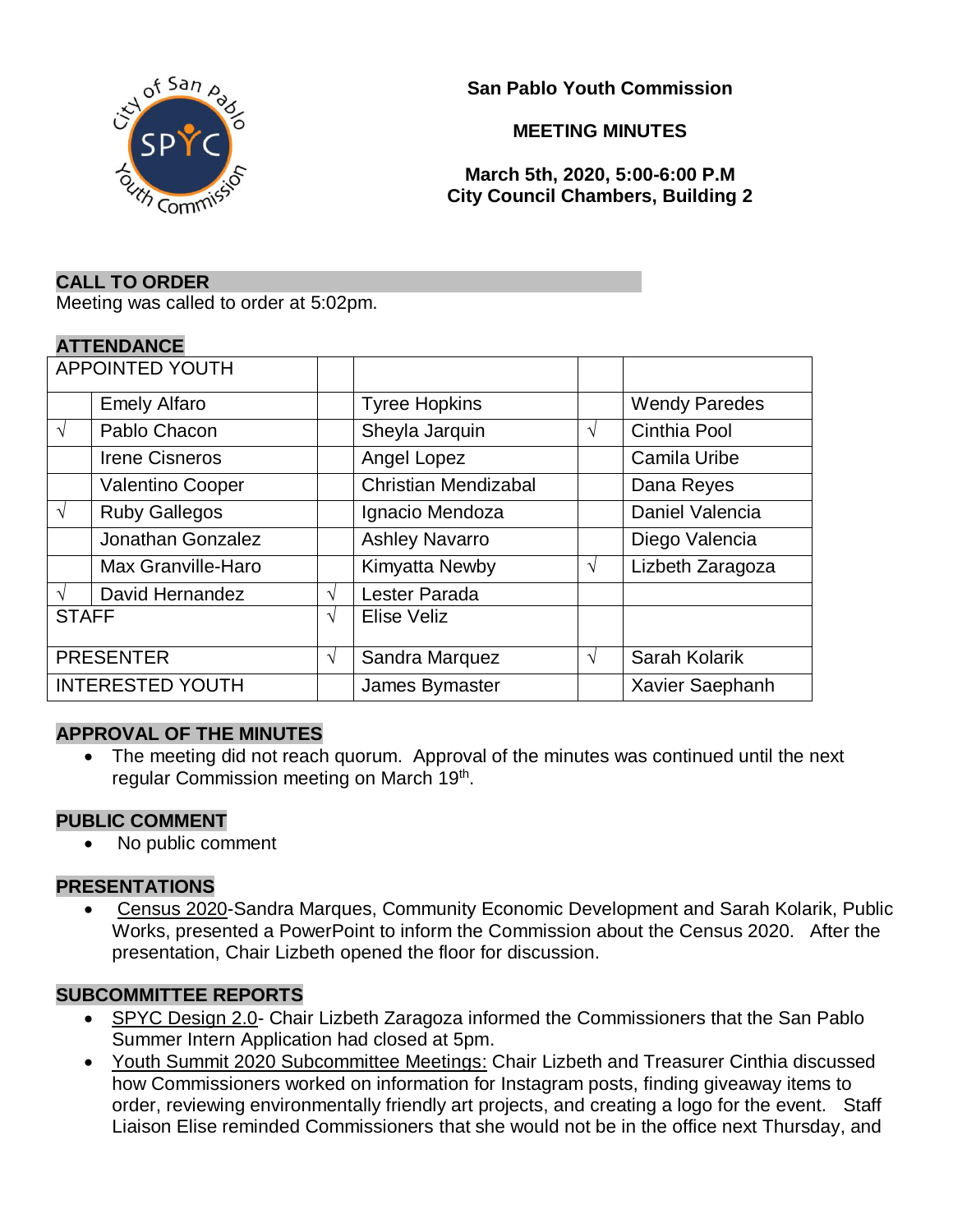asked the Chair if she would like to reschedule the subcommittee meeting. A message will be sent to all Commissioners.

## **OLD BUSINESS**

• None

## **NEW BUSINESS**

- Youth Summit Decision Making- Chair Lizbeth discussed recommendations for the logo. Treasurer Cinthia discussed recommended giveaway options.
- Peace & Unity Parade- Chair Lizbeth reminded the Commissioners about the request for the upcoming parade. The vote to participate was continued, due to lack of quorum.
- SPYC Winter Newsletter- Chair Lizbeth asked the Commissioners for assistance and recommendations for the release of the Winter Newsletter. Assistant to the Staff Liaison Lester offered to support reaching out to Commissioners for quotes.
- Richmond Youth Conference- Chair Lizbeth discussed the possibility for the Commissioner to attend and table information during the upcoming Richmond Youth Conference, at Richmond High School, on Saturday, March 28<sup>th</sup>. The vote to attend was continued, due to lack of quorum.
- Earth Day Celebration/Planting at Wanlass

## **ANNOUNCEMENTS**

- **Birthdays: None present**
- **Helms Black History Month Family Event : Flyers were distributed to all Commissioners.**
- **Camp 4 @ Kenyon College: Flyers were distributed to 10th -11th grade Commissioners.**
- **Summer Programs at Stanford: Event Coordinator Ashley informed the Commissioners. about one of the programs. Flyers were distributed to Freshman, Sophomore, and Junior Commissioners.**
- **Travis Credit Union Scholarship: Flyers were distributed to Senior Commissioners.**
- **Actuarial Diversity Scholarship: Flyers were distributed to Senior Commissioners.**
- **Yes! Conference: Flyers were distributed to all Commissioners.**
- **Yes! Summit for California Youth: Flyers were distributed to all Commissioners**
- **PG&E Scholarship: Flyers were distributed to Senior Commissioners.**
- **CORO Leadership Program: Flyers were distributed to Sophomore and Junior Commissioners.**
- **CORO Leadership Program: Flyers were distributed to all Commissioners.**
- **Youth Climate Action Summit: Flyers were distributed to all Commissioners.**
- **Event Coordinator Ashely informed the Commissioners about the upcoming RYSE college tours for spring break.**

# **NEXT MEETING**

Thursday, March 20th, 2020

- Suggested Topics- None
- Suggested Refreshments- Hawaiian BBQ, raspberries, and popcorn

# **MEETING ADJOURNED**

The meeting was adjourned at 6pm *Minutes brought to you by Assistant to the Staff Liaison Lester Parada And edited by Staff Liaison Elise Veliz*

## **MINUTE APPROVED**